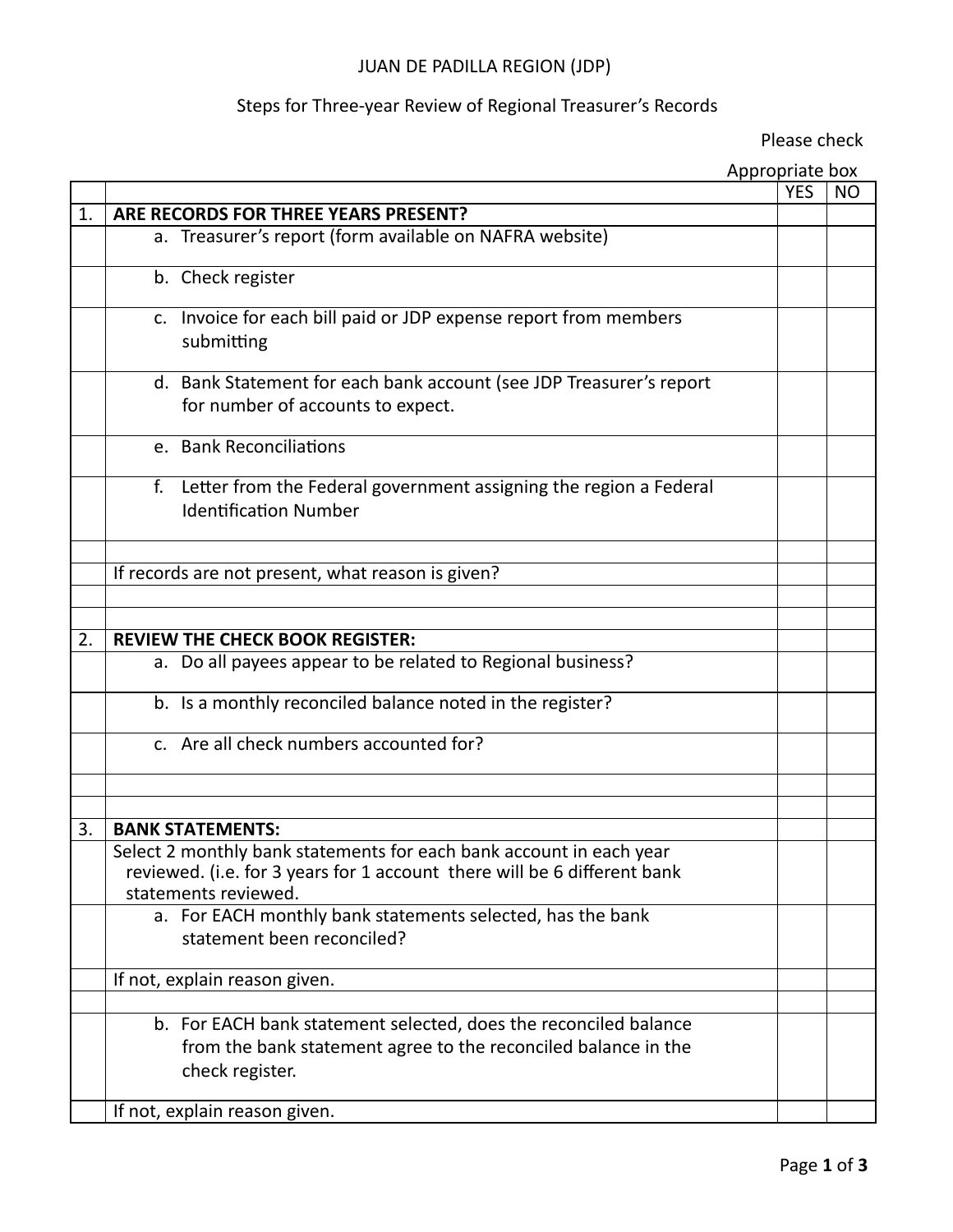# JUAN DE PADILLA REGION (JDP)

# Steps for Three-year Review of Regional Treasurer's Records

|    | c. For EACH bank statement selected, trace deposits listed to deposit       |  |
|----|-----------------------------------------------------------------------------|--|
|    | slip. Do these amounts agree?                                               |  |
|    |                                                                             |  |
|    | If not, explain reason given.                                               |  |
|    |                                                                             |  |
|    | For EACH bank statement selected, trace the checks that cleared the bank to |  |
|    | the source documents.                                                       |  |
|    | d. Is there an invoice, expense report, or some document that explains      |  |
|    | why the check was written?                                                  |  |
|    |                                                                             |  |
|    | If not, explain reason given.                                               |  |
|    |                                                                             |  |
|    |                                                                             |  |
|    | e. Is the invoice marked paid with the date and check number                |  |
|    |                                                                             |  |
|    |                                                                             |  |
|    | Use back for additional comments                                            |  |
|    |                                                                             |  |
|    |                                                                             |  |
| 4. | <b>CONTRIBUTIONS RECEIVED:</b>                                              |  |
|    | a. Do deposits document source of the receipt?                              |  |
|    |                                                                             |  |
|    |                                                                             |  |
|    |                                                                             |  |
|    | b. Is there a register or some document that lists the amount each          |  |
|    | fraternity has given monthly?                                               |  |
|    |                                                                             |  |
|    |                                                                             |  |
|    |                                                                             |  |
|    |                                                                             |  |
|    |                                                                             |  |

# Signature of members reviewing records

| <b>Name</b> | Fraternity | <b>Date</b> |
|-------------|------------|-------------|
|             |            |             |
|             |            |             |
|             |            |             |
|             |            |             |

### ADDITIONAL COMMENTS: